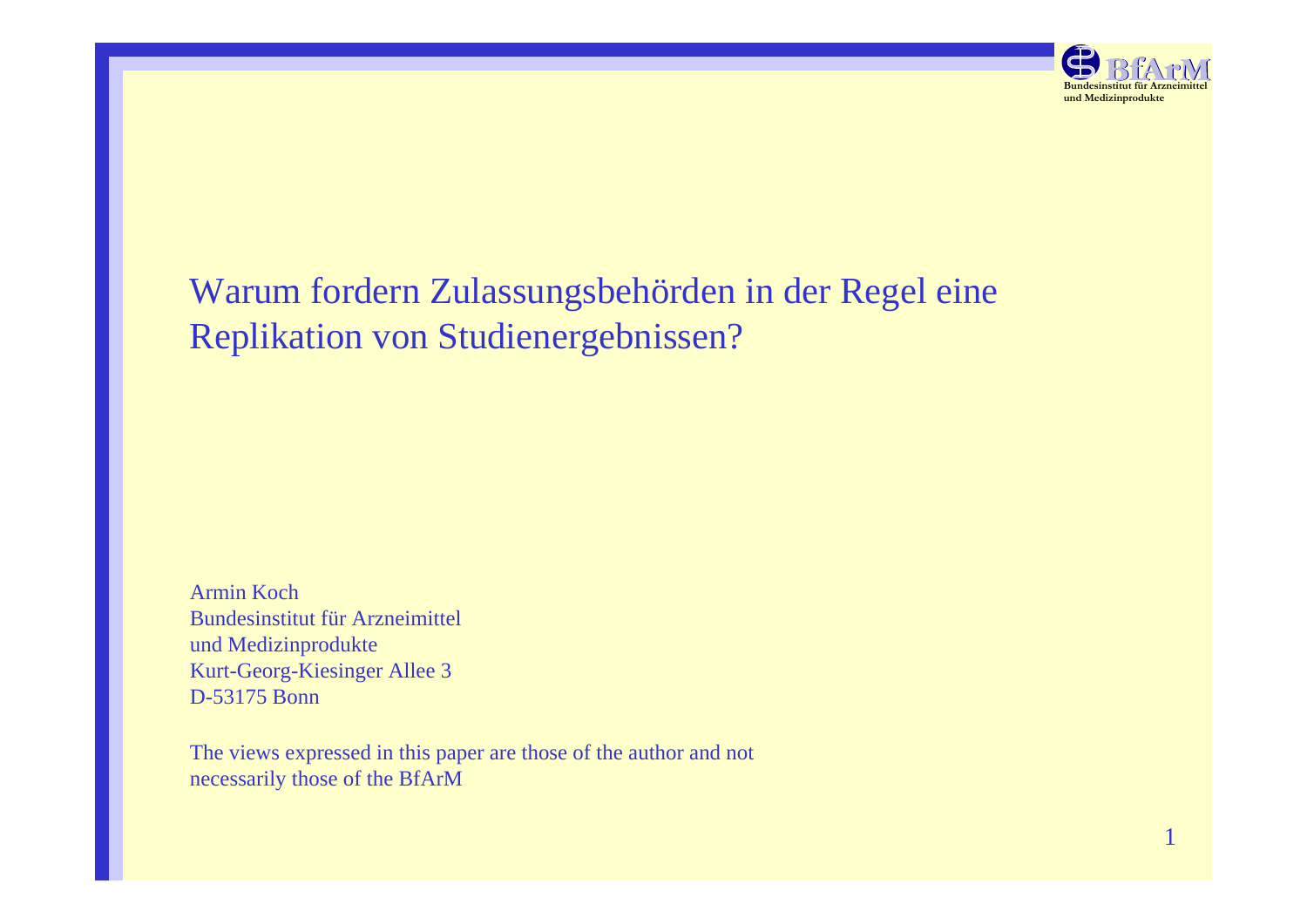

# Warum fordern Zulassungsbehörden in der Regel eine Replikation von Studienergebnissen?

Ja warum denn eigenlich?

- die FDA verlangt es,
- die *emea* verlangt es,
- Karl Popper hat es schon viel früher gesagt,
- es gibt empirische Evidenz, daß Replikation wichtig ist,
- unter welchen Bedingungen ist Replikation verzichtbar?
- Diskussion.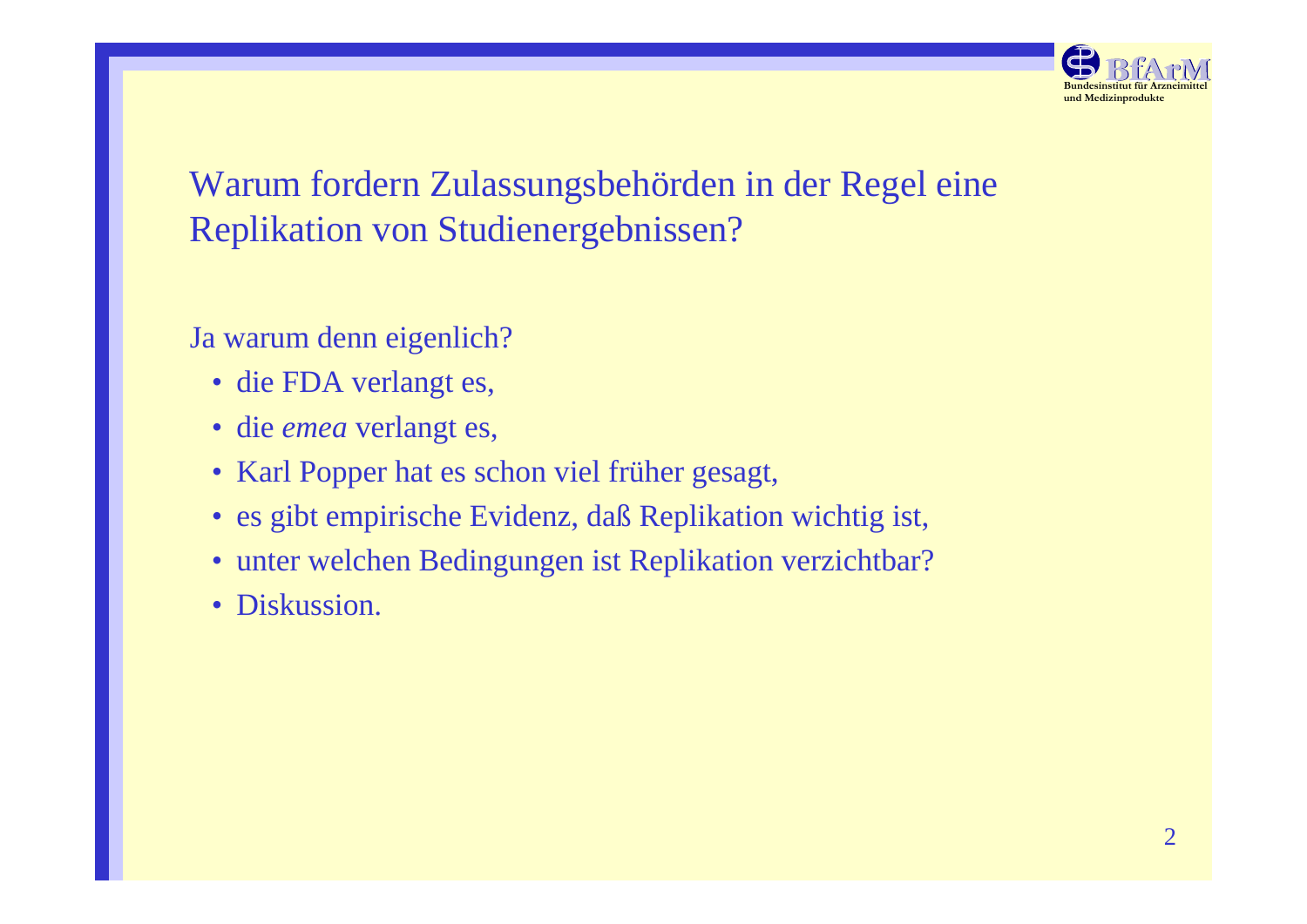

## … FDA asks for replication:

"... it has been FDA's position that Congress generally intended to require at least two adequate and well-controlled studies, each convincing on its own, to establish effectiveness."

"Congress amended ... to make clear that the agency may consider data from one adequate...."

"In making this clarification, Congress confirmed FDA's interpretation of the statutory requirements for approval and acknowledged the Agency's position that there has been substantial progress in the science of drug development"

> FDA: Guidance for Industry: Providing Clinical Evidence of Effectiveness for Human Drug and Biological Products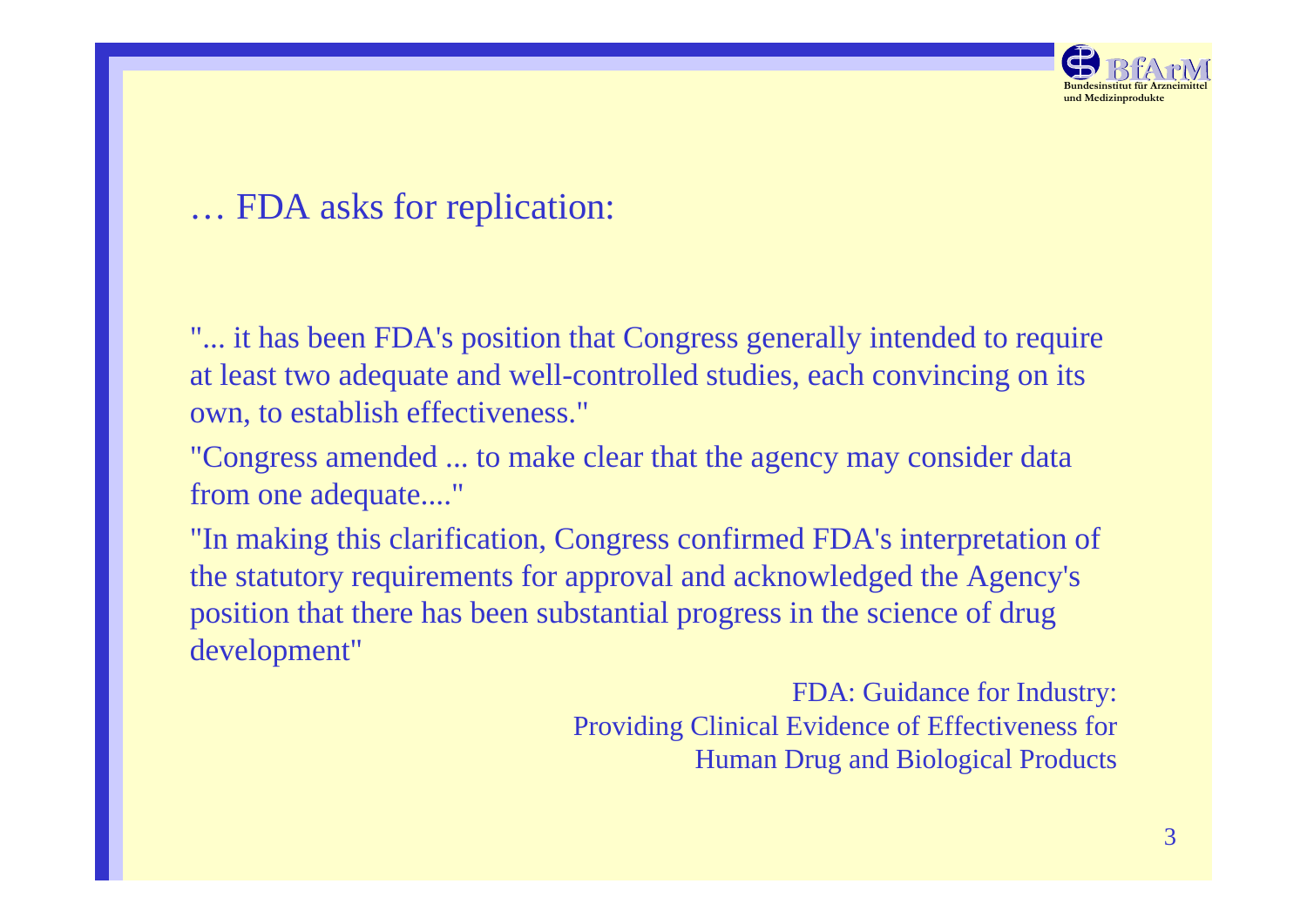

## … *emea* asks for replication:

### *EWP, brave position:*

"The minimum requirement (for confirmatory phase III data) is generally one controlled study with statistically compelling and clinically relevant results."

…

"To summarise, there is no formal requirement to include two or more pivotal studies in the phase III program."

> CPMP/EWP: PtC on Validity and Interpretation of Meta-Analyses, and One Pivotal Study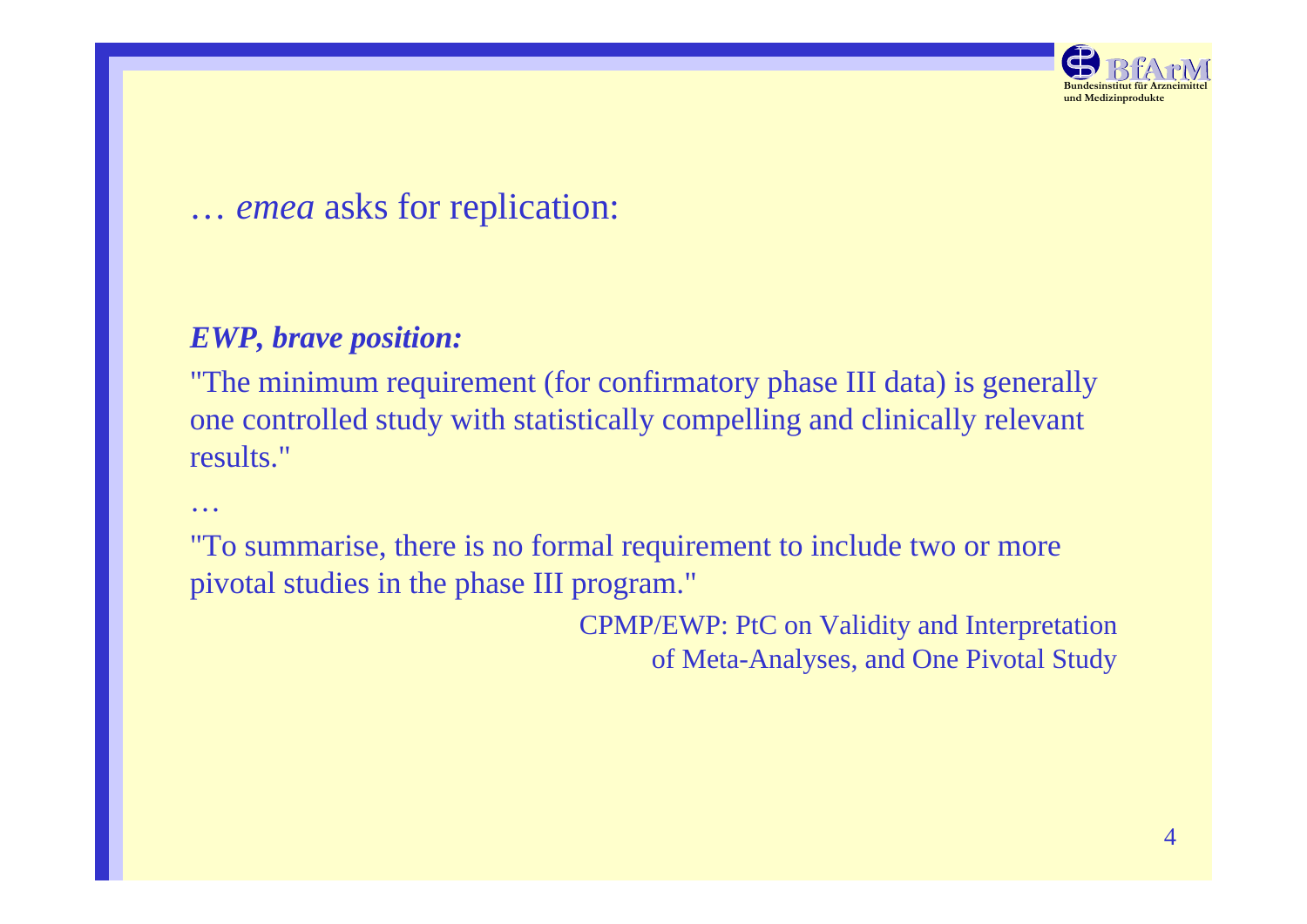

## … *emea* asks for replication:

### *EWP: conservative position:*

However, in most cases a program with *several studies* is the most, or perhaps *only feasible way* to provide the variety of data needed to confirm the usefulness of a product in the intended population.

In the *exceptional event* of a submission with *only one pivotal study*, this has to be particularly compelling with respect to internal and external validity, clinical relevance, statistical significance, data quality, and internal consistency.

> CPMP/EWP: PtC on applications with (1) Meta-Analyses, and (2) One Pivotal Study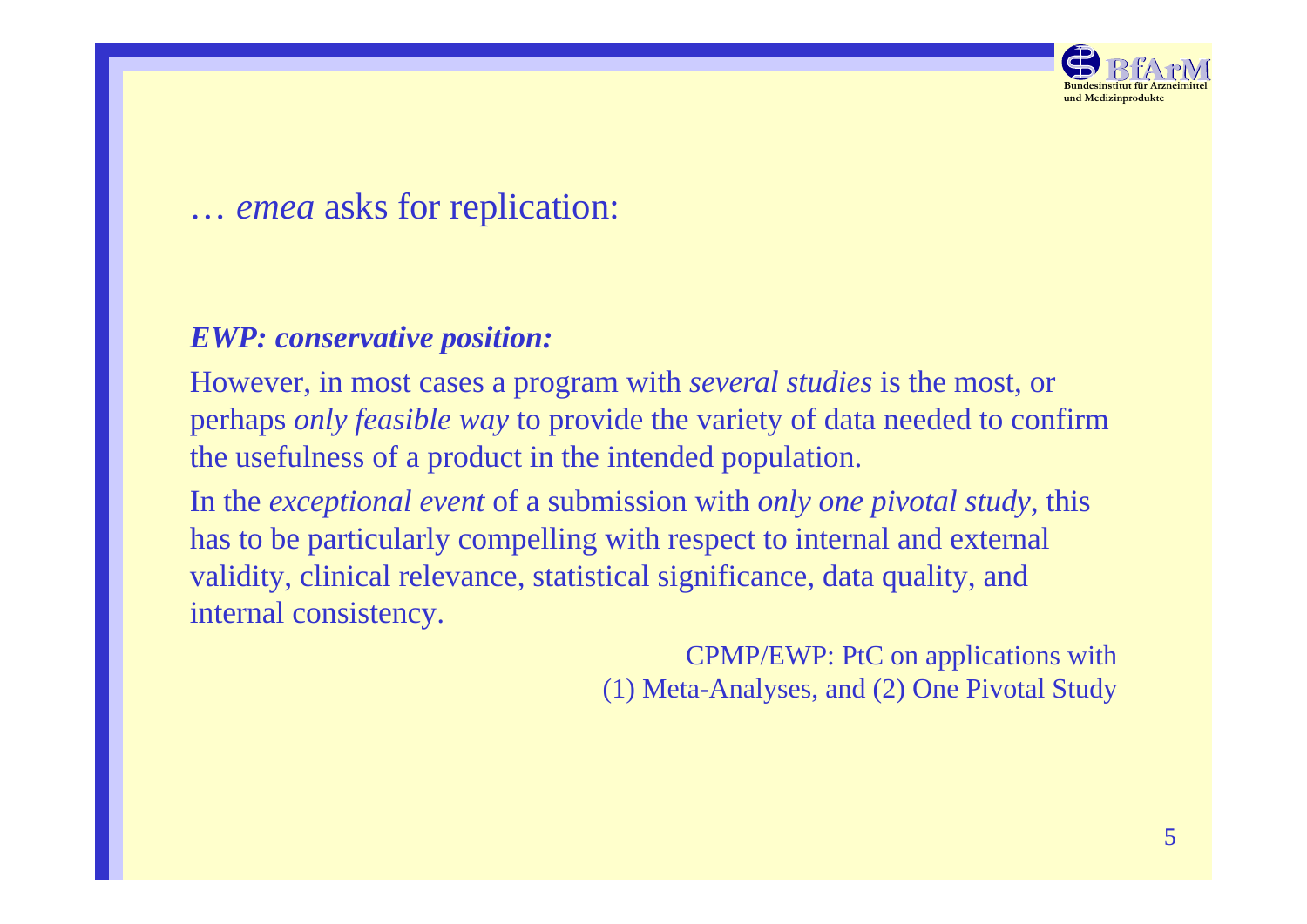

## … Karl Popper has said it years ago:

"... we do not, as a rule, further question eyewitness of an experiment, but, if we doubt the result, we may repeat the experiment, or ask somebody else to repeat it."

K. Popper, zitiert nach Högel & Gaus (CCT 20, 511-518)

- Es ist der gesetzliche Auftrag der Zulassungsbehörden, an den Resultaten einer klinischen Studie zu zweifeln.
- Ist es nicht interessant, wie weit wir uns bereits von den Vorstellungen von Karl Popper entfernt haben?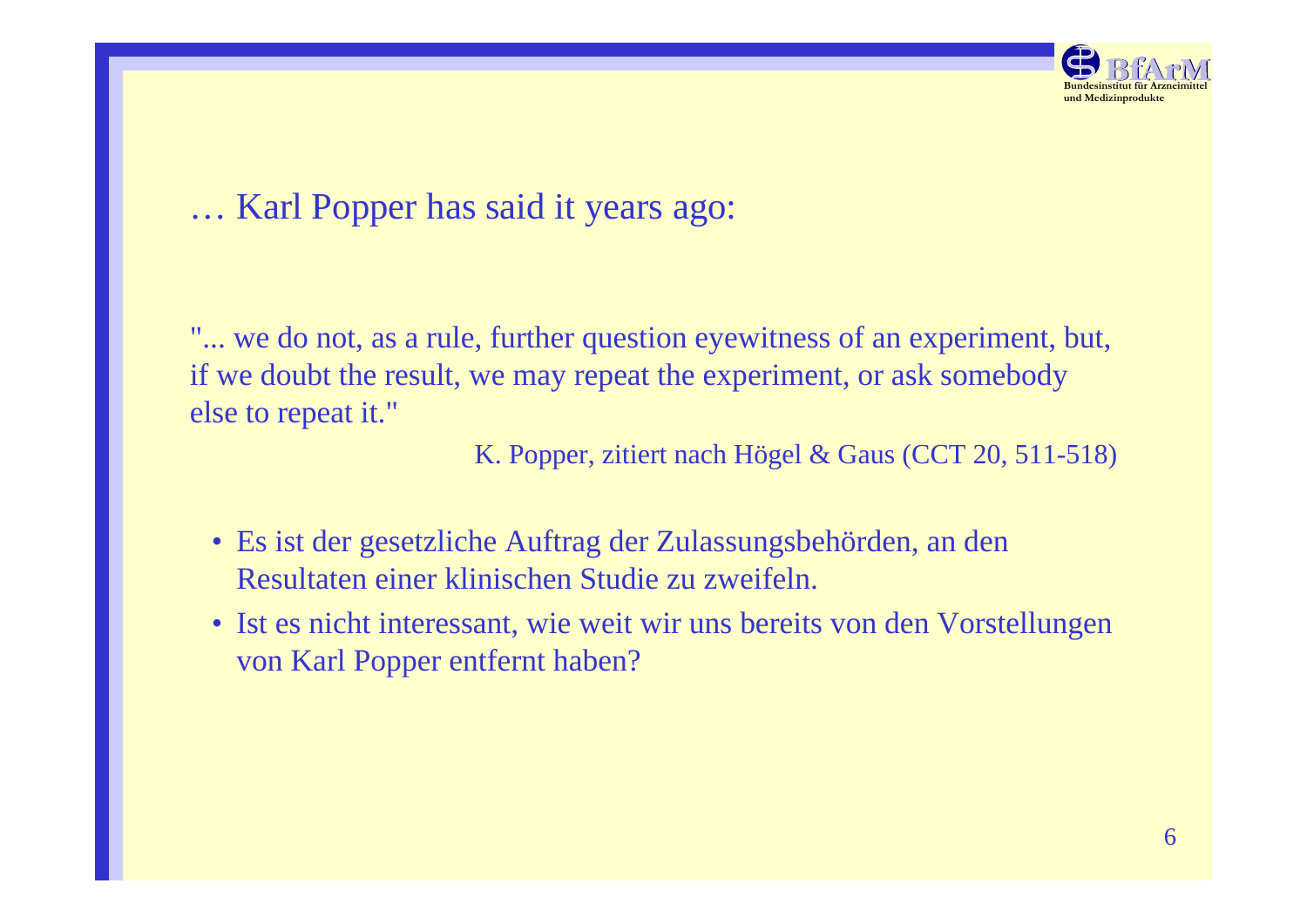

#### *Example:* Bond & Opera studies

Two three-arm studies comparing Omeprazole (10mg, 20mg) vs. Placebo for the treatment of functional dyspepsia. Combined because "they were completely identical in design, except that different countries recruited the patients".

> (Talley et al, Alliment. Pharmacol. Ther. (12) 1998: 1055-1065)

#### *Individual studies:*

| $\boldsymbol{\vert} \boldsymbol{Study}$ | <b>Omeprazole</b> 20mg Placebo<br>$\sqrt{\textit{relief}/\textit{treated}}$ | relief / treated |
|-----------------------------------------|-----------------------------------------------------------------------------|------------------|
| Bond                                    | 93/219                                                                      | 57/219           |
| <b>Opera</b>                            | 68/202                                                                      | 62/203           |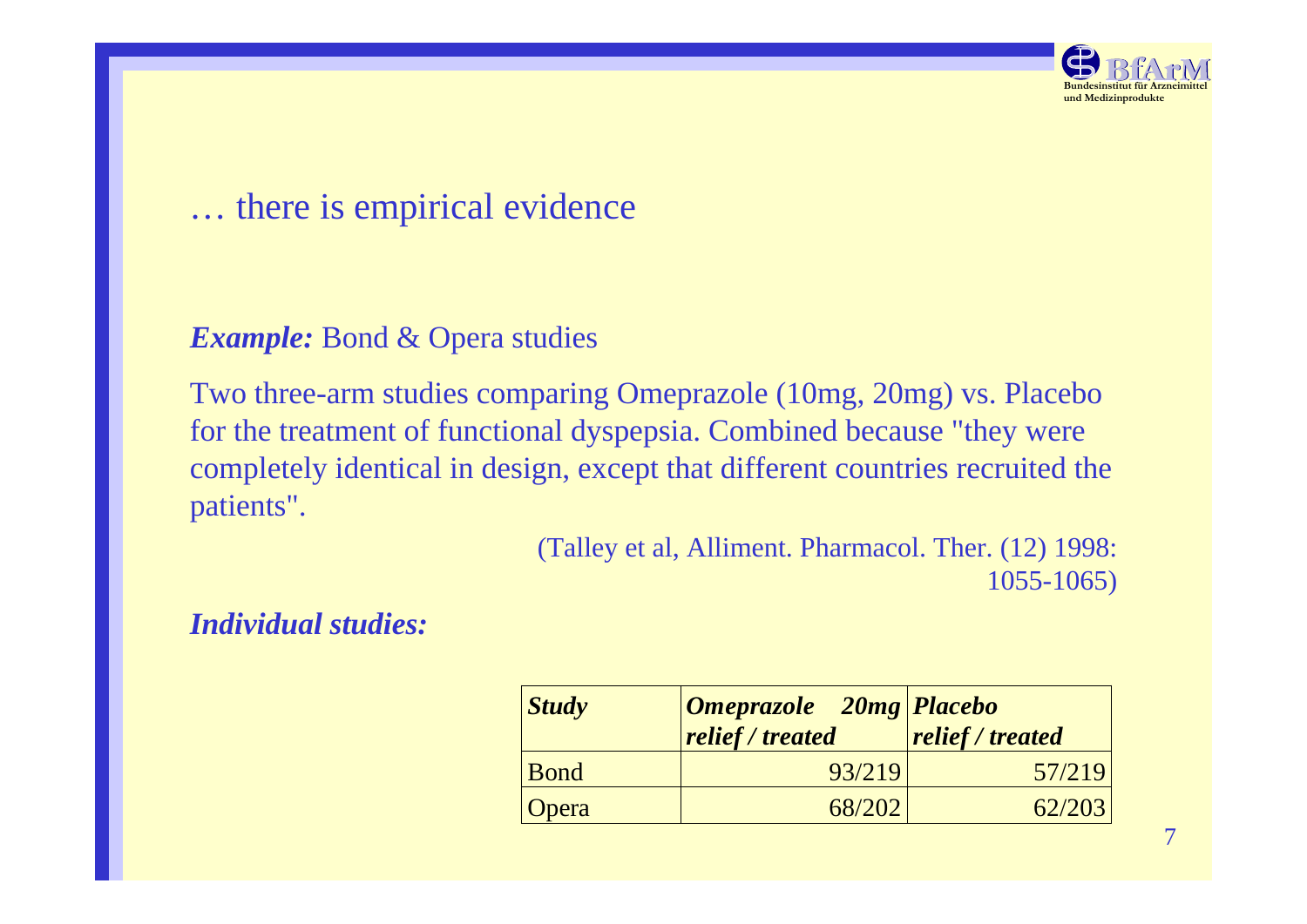

### *Example:* Bond & Opera studies

| <b>Study</b> | <b>Oprazole</b> | <i>Placebo</i><br><i>relief/treat   relief/treat  </i> | risk diff<br>95%CI | weight<br>contr. to $\chi^2$ |  |
|--------------|-----------------|--------------------------------------------------------|--------------------|------------------------------|--|
|              |                 |                                                        | <b>P-Value</b>     | <b>P-Value(het)</b>          |  |
| <b>B</b> ond | 93/219          | 57/219                                                 | 0.16               | 51.9%                        |  |
|              | 42.5%           | 26.0%                                                  | (0.077; 0.252)     | 2.05                         |  |
|              |                 |                                                        | 0.0002             |                              |  |
| Opera        | 68/202          | 62/203                                                 | 0.03               | 48.1%                        |  |
|              | 33.7%           | 30.5%                                                  | $(-0.060; 0.122)$  | 2.22                         |  |
|              |                 |                                                        | 0.5009             |                              |  |
| Meta-        | 161/221         | 119/222                                                | 0.10               | 100%                         |  |
| Analysis     | 72.8%           | 53.6%                                                  | (0.037; 0.164)     |                              |  |
| (FEM)        |                 |                                                        | 0,0018             | 0.0386                       |  |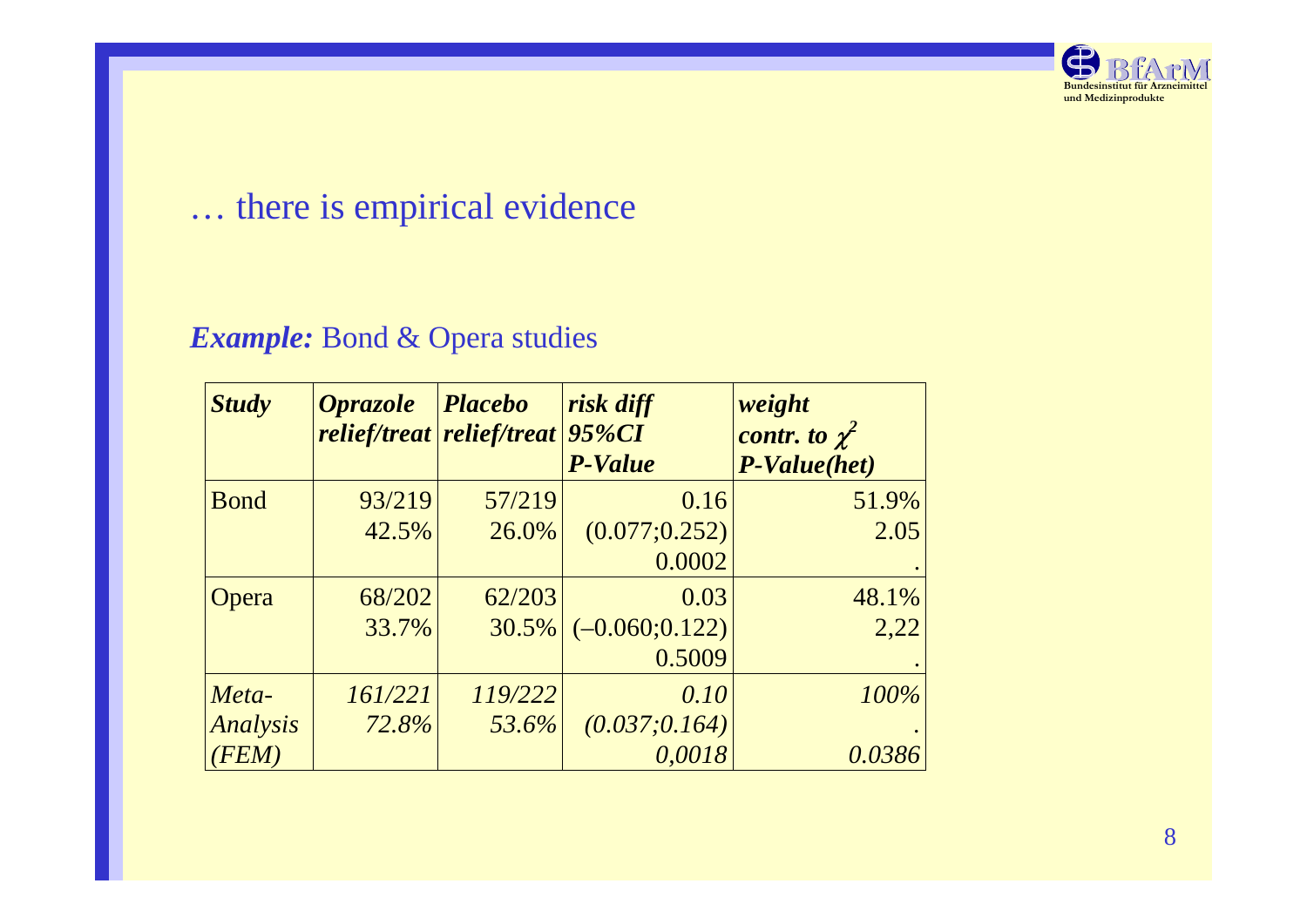

### *Example: OASIS 1 & OASIS 2:*

2 studies comparing Hirudin and Heparin for anticoagulation in patients with unstabel angina or AMI without ST elevation.

*OASIS1* is a 3-arm study (N=909) with two dosage regimens of Hirudin.

*OASIS2* (N=10141) replicates the comparison of the low dose group with Heparin.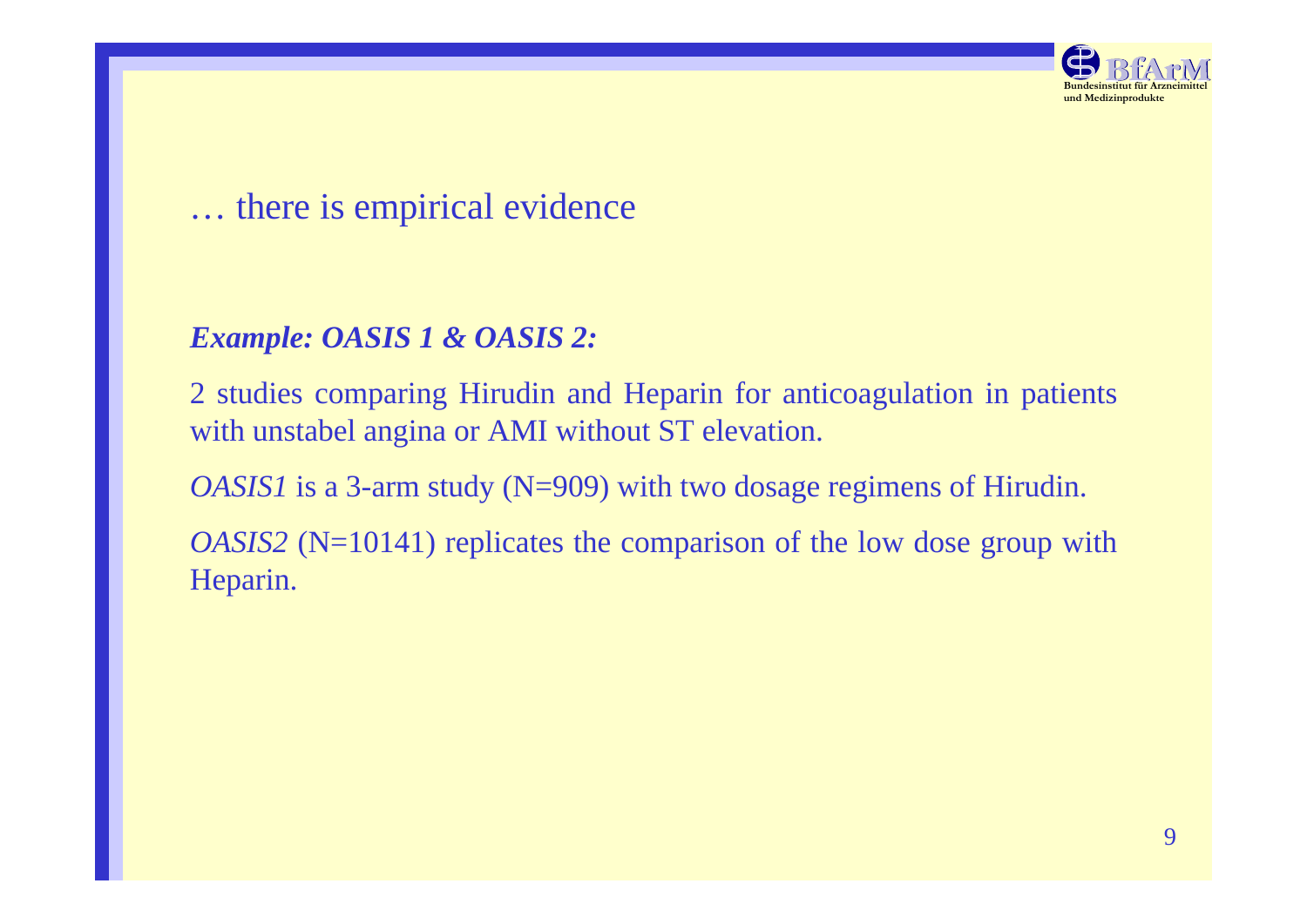

### *Consistent findings?*

As no difference between the two dosage groups was observed in OASIS 1, groups are pooled for the MA.

| $\blacksquare$ | Lepirudin Hirudin |                                       | OR   | weight                             | $\mathbf{P}_{\text{-}}$<br><i>Value</i> | Q(i) |
|----------------|-------------------|---------------------------------------|------|------------------------------------|-----------------------------------------|------|
| <b>OASIS1</b>  | 14/538            | 18/371                                | 0.52 |                                    | 7.3942 0.0706 1.4916                    |      |
|                |                   | $\text{OASIS2}$   178/5045   211/5033 |      | $0.84$   92.6058   0.0836   0.1191 |                                         |      |

day 7 triple endpoint

(OASIS-2 investigators, Lancet (353) 1999, p.429 f.)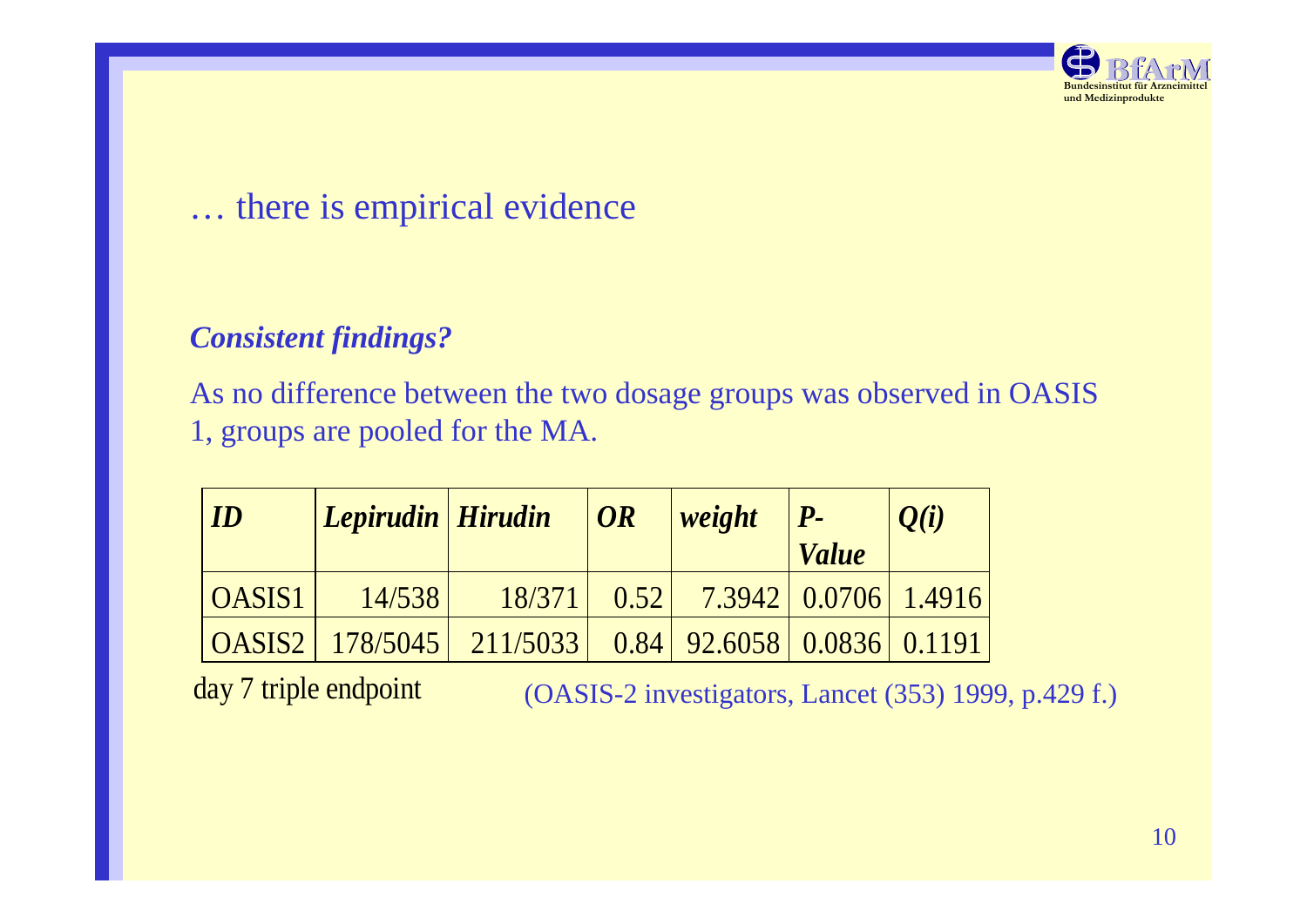

## *Example:* Thrombolysis in stroke

|                   | $rt$ - $PA$ | <b>Placebo</b> | risk differ- | weight |
|-------------------|-------------|----------------|--------------|--------|
| <b>SUCCESS</b>    |             |                | ence         |        |
| <b>NINDS-B</b>    | 65/168      | 43/165         | 12,6%        | 37%    |
| <b>NINDS-A</b>    | 68/144      | 40/147         | 20,0%        | 31%    |
| <b>ECASS 1</b>    | 19/49       | 10/38          | 12,4%        | 9%     |
| <b>ECASS 2</b>    | 34/81       | 29/77          | 4,0%         | 16%    |
| <b>Atlantis A</b> | 2/10        | 5/12           | $-21,6%$     | 3%     |
| <b>Atlantis B</b> | 9/13        | 9/26           | 34,6%        | 4%     |
| Total             | 197/465     | 136/465        |              |        |

(Saver, J.L. et al. BMJ (324), p. 727 f.)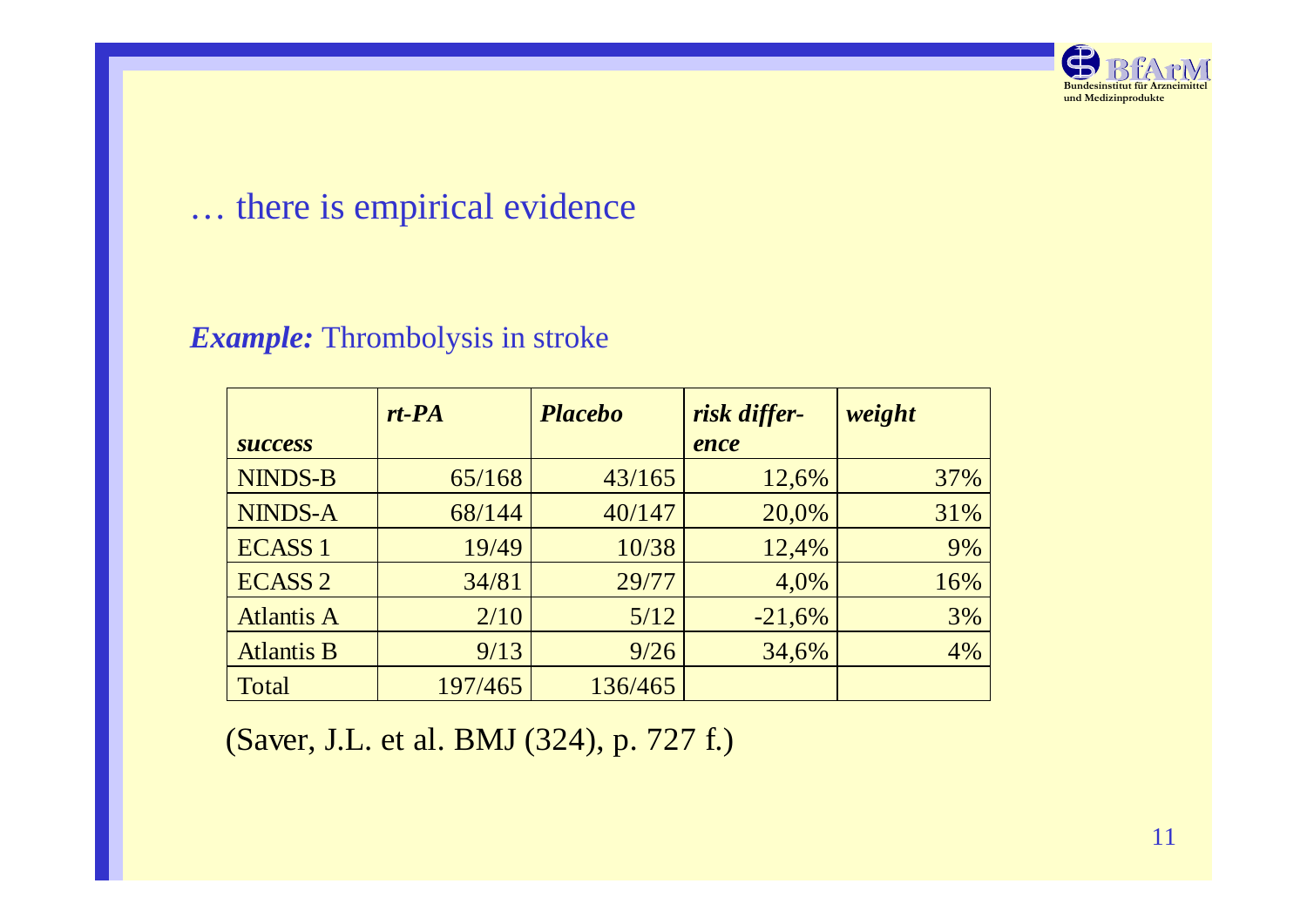

#### *Example:* Thrombolysis in stroke

### Base for decision making:

• Estimated 400 000 strokes per year (NEJM,333,1581)

|                                            | $rt$ - $PA$ | Placebo |
|--------------------------------------------|-------------|---------|
| treated in above men-<br>tioned trials     | 1162        | 1122    |
| $ include \rangle$ in<br>meta-<br>analysis | 465         | 465     |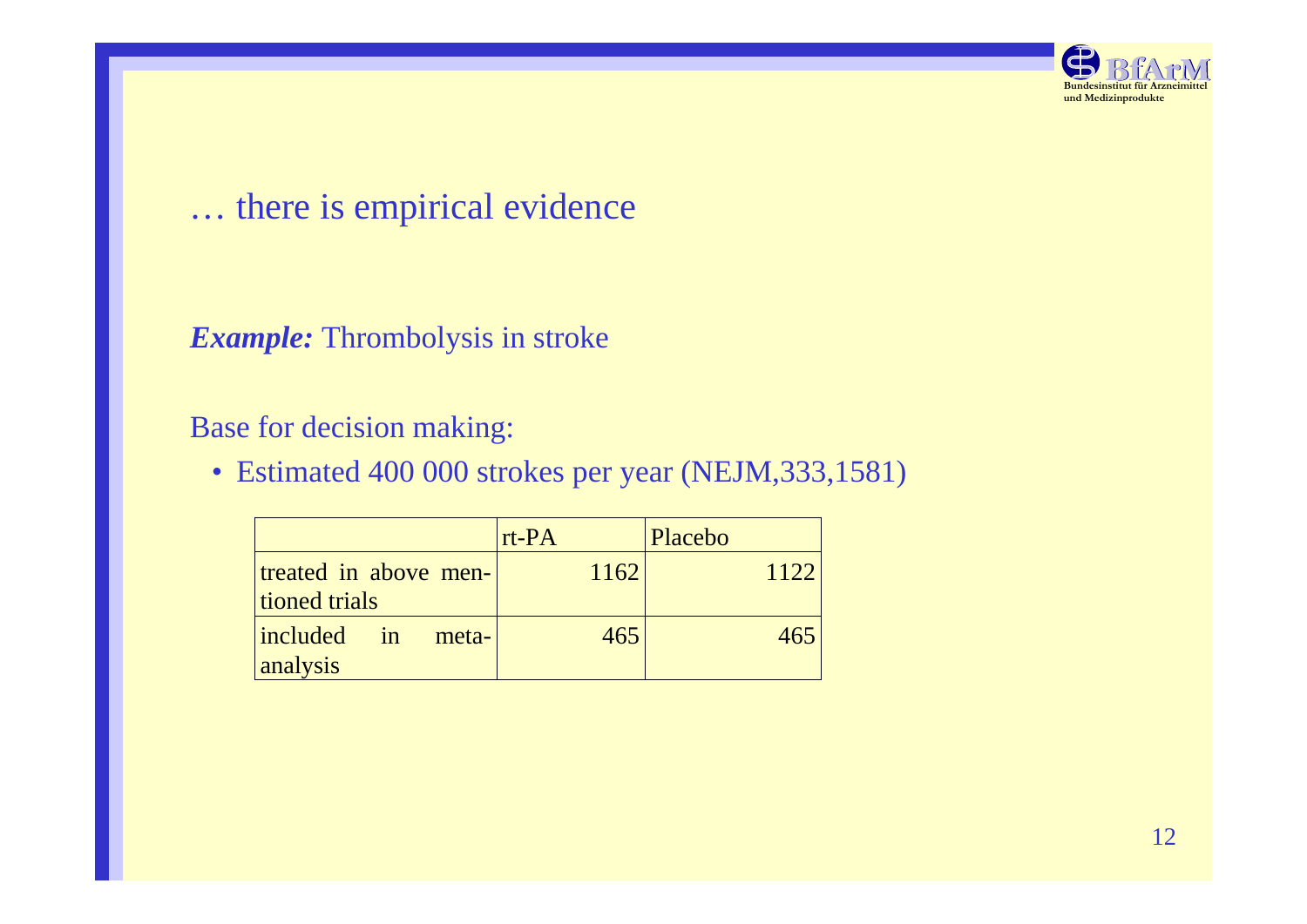

# Under which conditions is replication not required?

**EWP:** Indications and contraindications for OPT:

| may be prudent to plan for more<br>than one Phase III trial                                                                                                                                                                                                                                                                                                                                                     | <i>prerequisites for reliance on OPT</i>                                                                                                                                                                                                                                                                                                                                                                                                                     |
|-----------------------------------------------------------------------------------------------------------------------------------------------------------------------------------------------------------------------------------------------------------------------------------------------------------------------------------------------------------------------------------------------------------------|--------------------------------------------------------------------------------------------------------------------------------------------------------------------------------------------------------------------------------------------------------------------------------------------------------------------------------------------------------------------------------------------------------------------------------------------------------------|
| • Lack of pharmacological rationale<br>• New pharmacological principle<br>•Phase I / II limited<br><b>or</b><br>unconvincing<br><b>ohistory</b> of failed studies<br><b>or</b><br>contradictory results<br>• no effective treatment exists<br>• demonstrate efficacy in different<br>sub-populations / co-medications /<br>interventions / comparators<br>•need to address additional<br>questions in phase III | • internal validity: no indication for<br>bias<br><b>•</b> external validity: suitable<br>for<br>extrapolation<br><b>•clinical</b> relevance: clinically<br>valuable treatment effect<br>• degree of significance: 5% not<br>sufficient<br><b>•</b> data quality<br>•Internal consistency: similar<br>effects in pre-specified subgroups,<br>w. r. to all important endpoints<br><b>• no centre dominates results</b><br>• plausibility of hypotheses tested |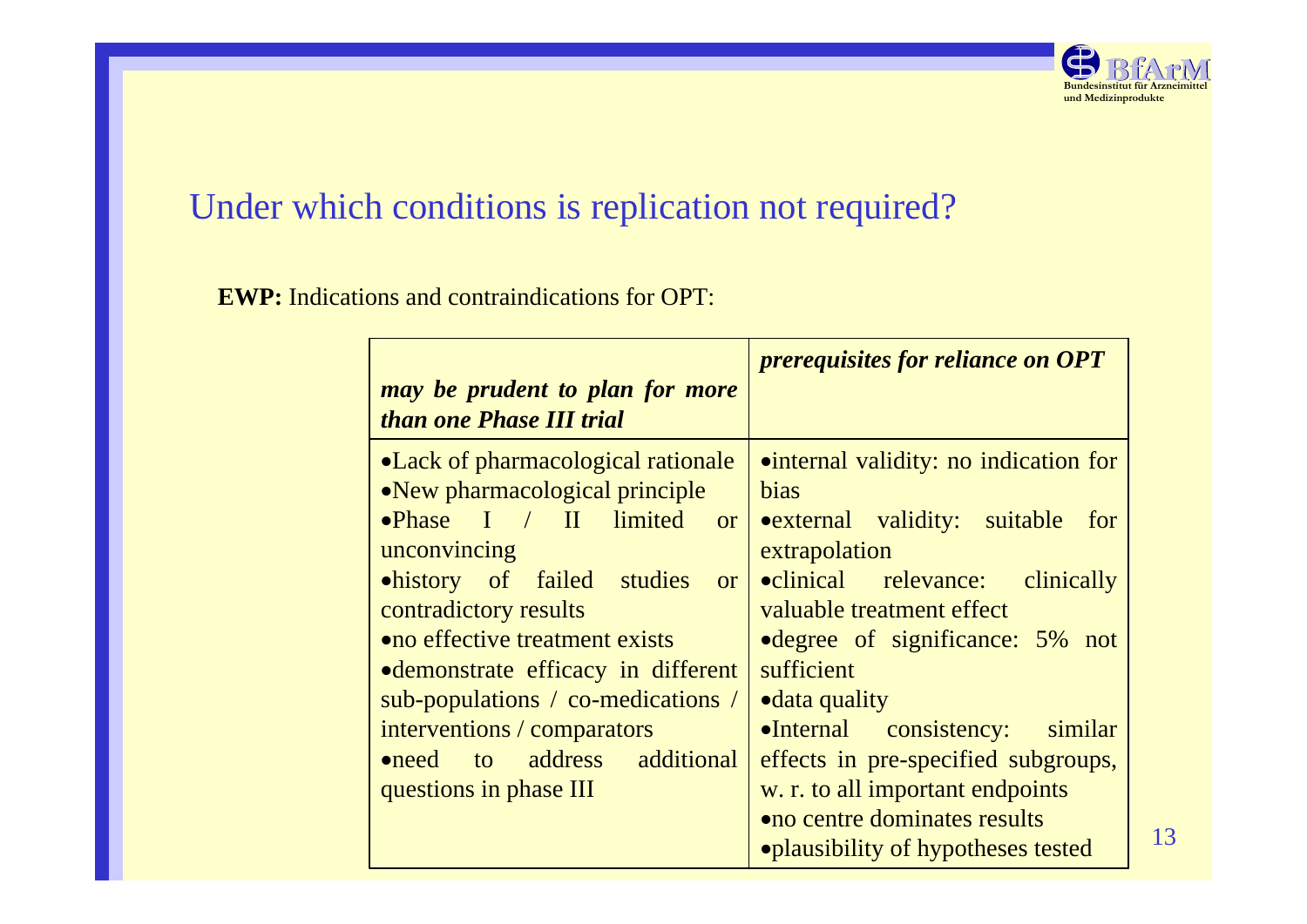

14

# Under which conditions is replication not required?

| FDA:<br><b>Situations</b><br>to<br>distinguish | $\mathbf{1}$   | complete<br>extrapolation                                                    | (a)<br>(b)<br>(c)<br>(d)                             | paediatric use<br>bioequivalence<br>modified release forms<br>different doses, regimens or dosage forms                                                                                                                                                                                                                                                                                                                                                                                                                                                                      |
|------------------------------------------------|----------------|------------------------------------------------------------------------------|------------------------------------------------------|------------------------------------------------------------------------------------------------------------------------------------------------------------------------------------------------------------------------------------------------------------------------------------------------------------------------------------------------------------------------------------------------------------------------------------------------------------------------------------------------------------------------------------------------------------------------------|
|                                                | $\overline{2}$ | single<br>adequate study<br>$+$ information<br>from other<br>related studies | (a)<br>(b)<br>(c)<br>(d)                             | different doses with no well understood relation<br>between blood concentration and response<br>studies in other phases of disease available<br>studies in other populations<br>studies in combination and as mono-therapy                                                                                                                                                                                                                                                                                                                                                   |
|                                                | 3              | one single<br>multi-centre<br>study                                          | (a)<br>(b)<br>(c)<br>(d)<br>(e)<br>(f)<br>(g)<br>(h) | Prerequisites:<br>clinically meaningful effect on mortality, irrev.<br>morbidity or prev. of disease with serious outcome<br>large multi-centre trial, no centre<br>dominating,<br>consistency across centres<br>consistency across pre-specified subsets of the patient<br>population<br>multiple studies in one study (ISIS IV: factorial design)<br>multiple pre-specified endpoints covering different<br>aspects of disease<br>balance of important prognostic factors<br>statistically very persuasive findings<br>related investigations come up with similar results |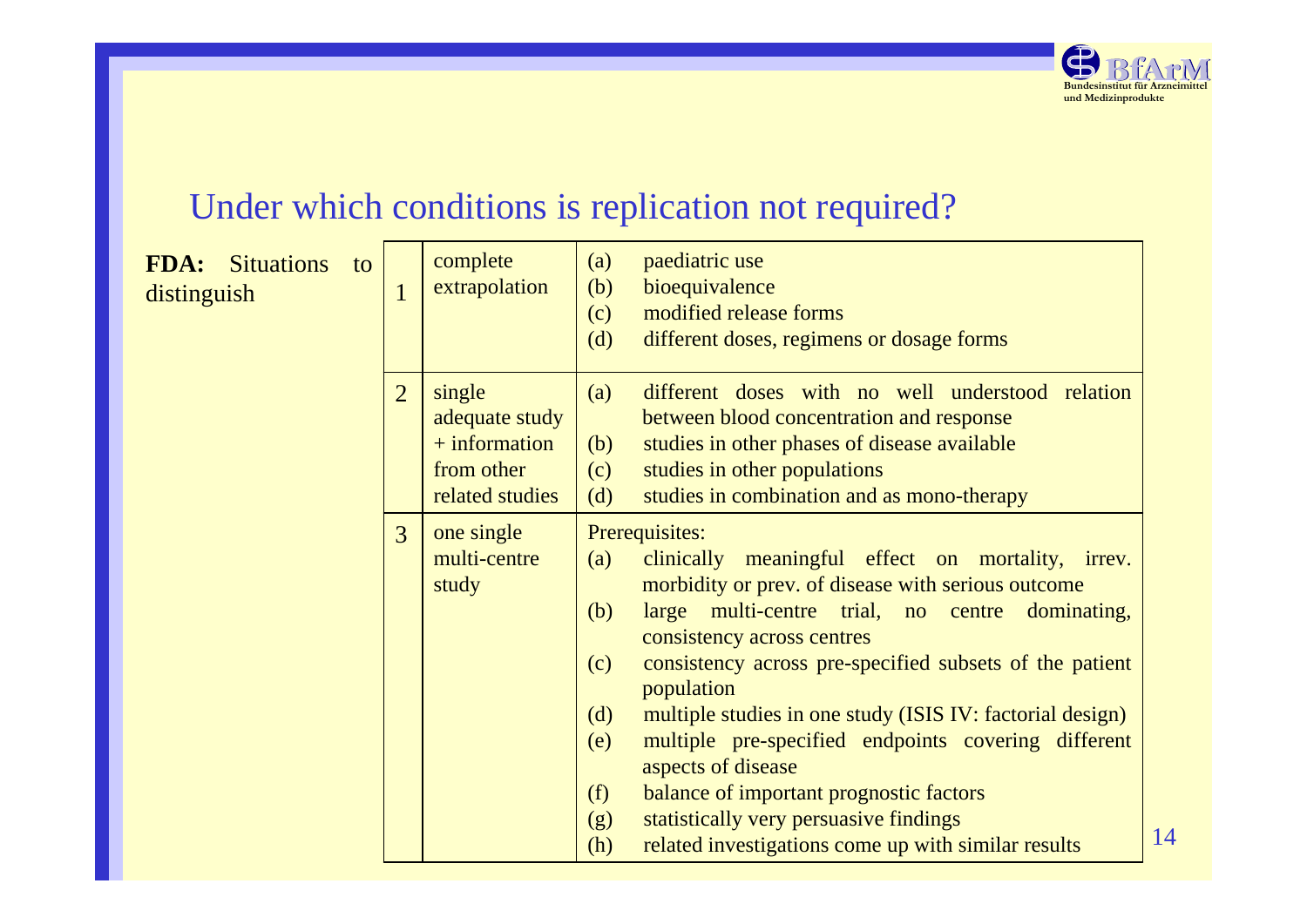

## Discussion:

#### Where to set the hurdle?

| situation with two pivotal trials                  | <b>Only OPT</b>                                                                     |
|----------------------------------------------------|-------------------------------------------------------------------------------------|
| $P < 0.025 \times 0.025 = 0.000625$                | $P < 0.01$ ?                                                                        |
| <b>Replication of findings (?)</b>                 | Similar effects demonstrated in<br>different pre-specified<br>$sub-$<br>populations |
| Significant effect w. r. to a primary<br>end-point | All important endpoints showing<br>similar findings                                 |

"In some instances the two trials use exactly the same protocol but are assigned different numbers; in this case it is somewhat artificial to distinguish between one large, multi-center study and the two identical trials that result from dividing the enrollees into two studies depending on which clinic enrolls the participants.

(L. Fisher, DIJ (33), p. 265-271)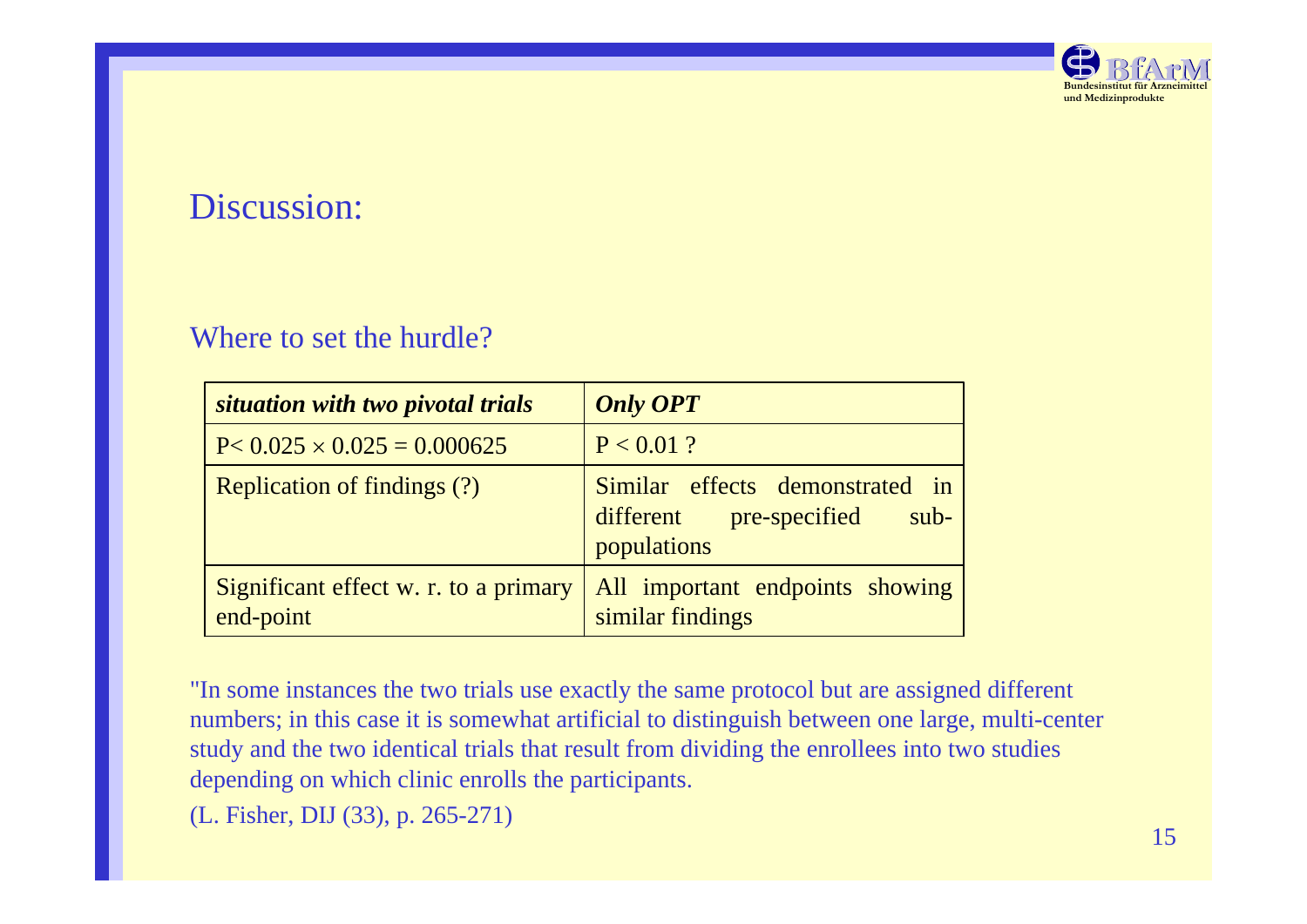

## Discussion:

Even  $P < 0.000625$  in an application with one pivotal trial is not sufficient:

"Success is being demanded in two different tests ... so that to be a graduate in economics and statistics, for example, you have to have proved yourself as an economist and a statistician".

(Senn: Statistical Issues in Drug Development)

Precise replication of a trial is only one of a number of possible means of obtaining independent substantiation of a clinical finding and, at times, can be less than optimal as it could leave the conclusions vulnerable to any systematic biases inherent to the particular study design (FDA, Providing evidence…)